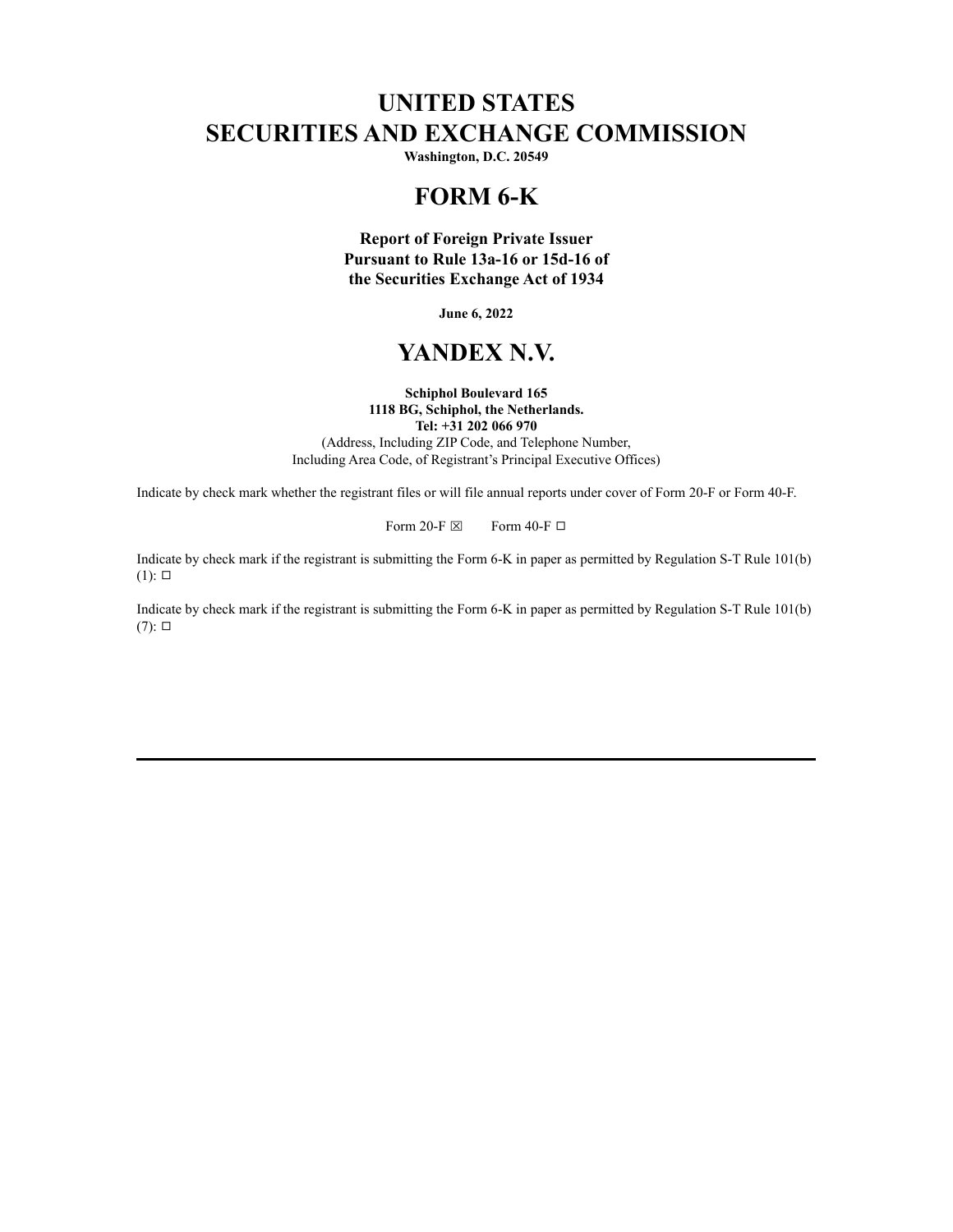Furnished as Exhibit 99.1 to this Report on Form 6-K is a press release of Yandex N.V. (the "Company") dated June 6, 2022, issuing a statement by the Company's Board of Directors regarding Arkady Volozh's designation.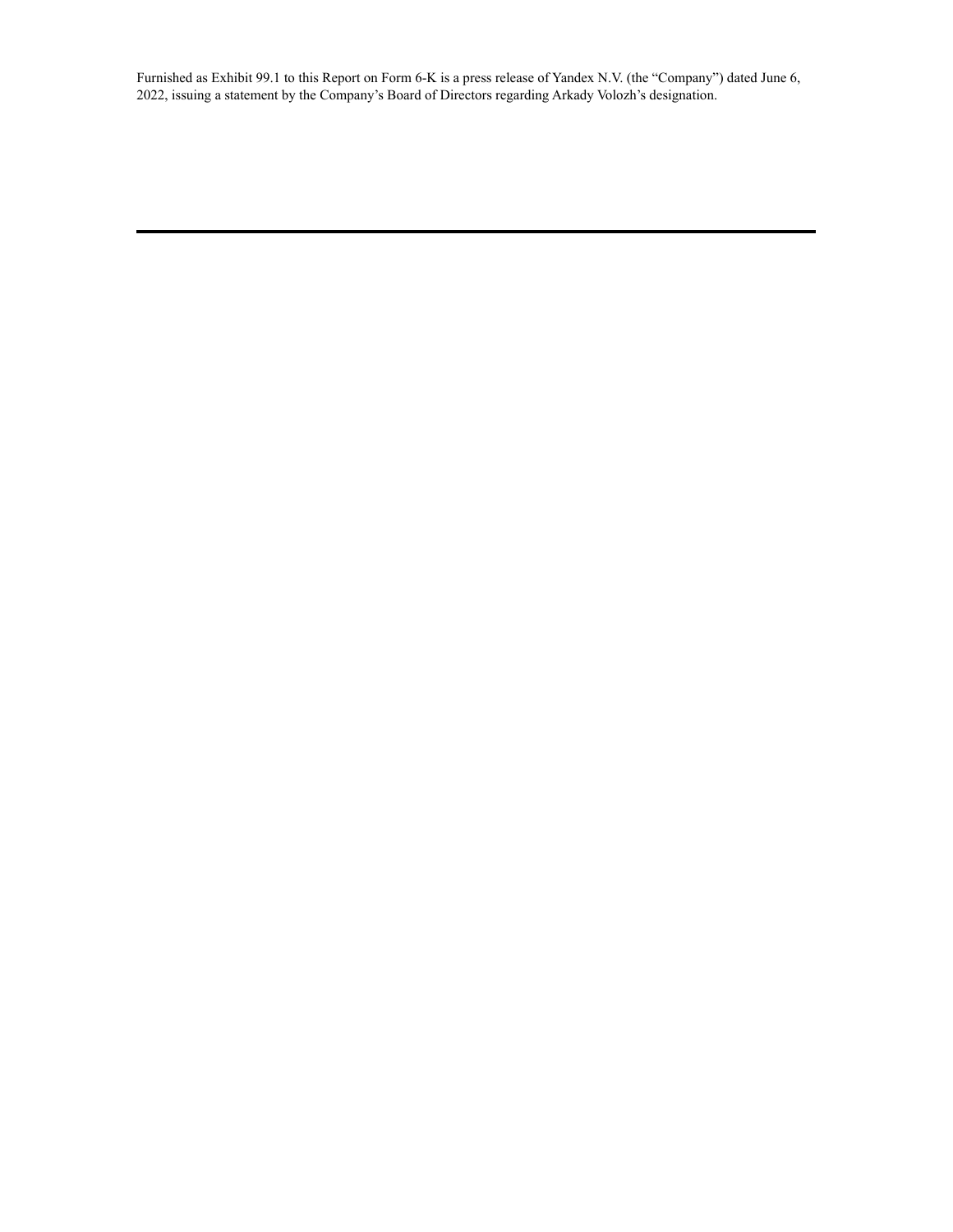## **SIGNATURES**

Pursuant to the requirements of the Securities Exchange Act of 1934, the registrant has duly caused this report to be signed on its behalf by the undersigned, thereunto duly authorized.

#### **YANDEX N.V.**

Date: June 6, 2022 By: /s/ Svetlana Demyashkevich

Svetlana Demyashkevich Chief Financial Officer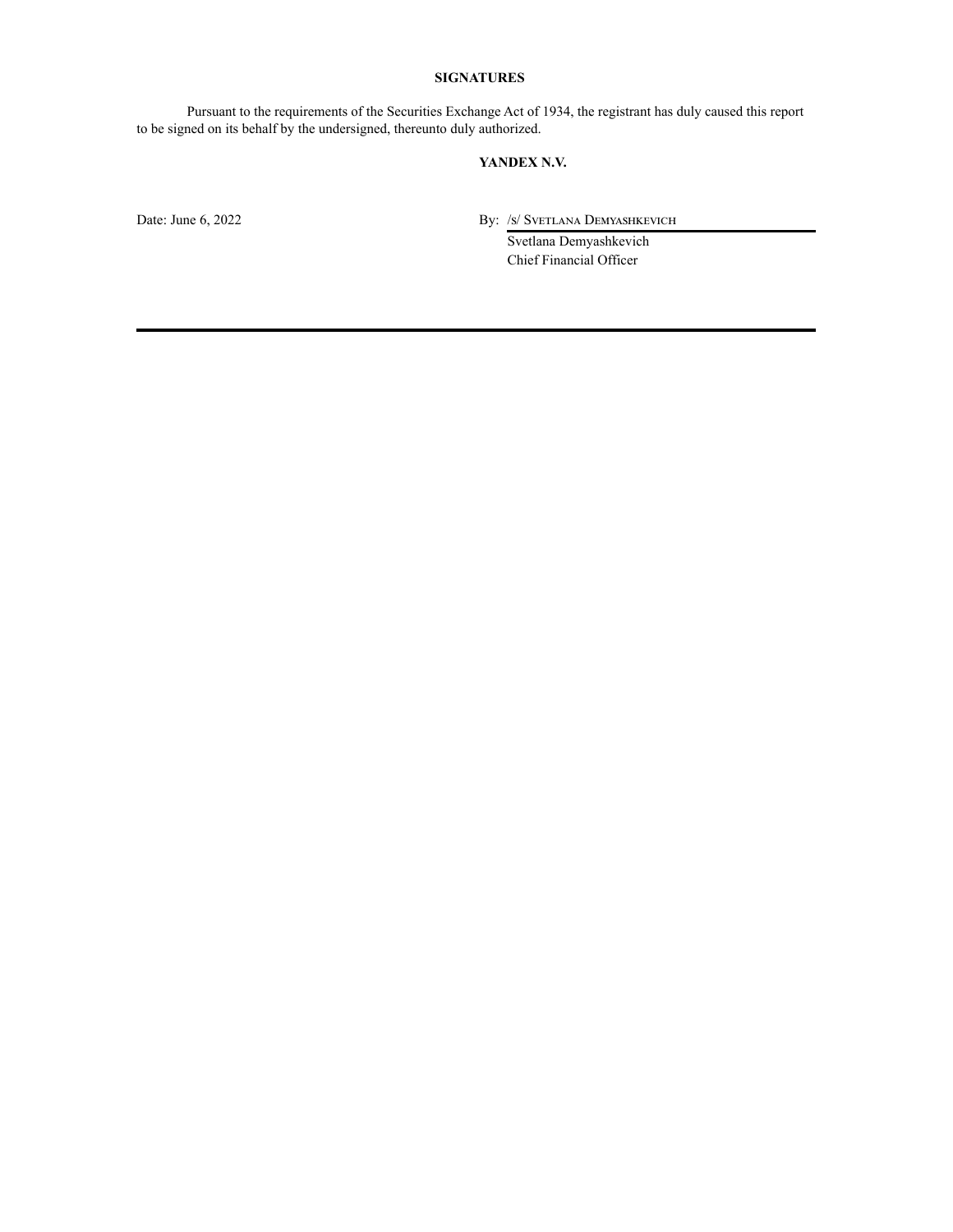## **INDEX TO EXHIBITS**

Exhibit No. Description

99.1 Press release of Yandex N.V. dated June 6, 2022, issuing a statement by the Company's Board of Directors regarding Arkady Volozh's designation.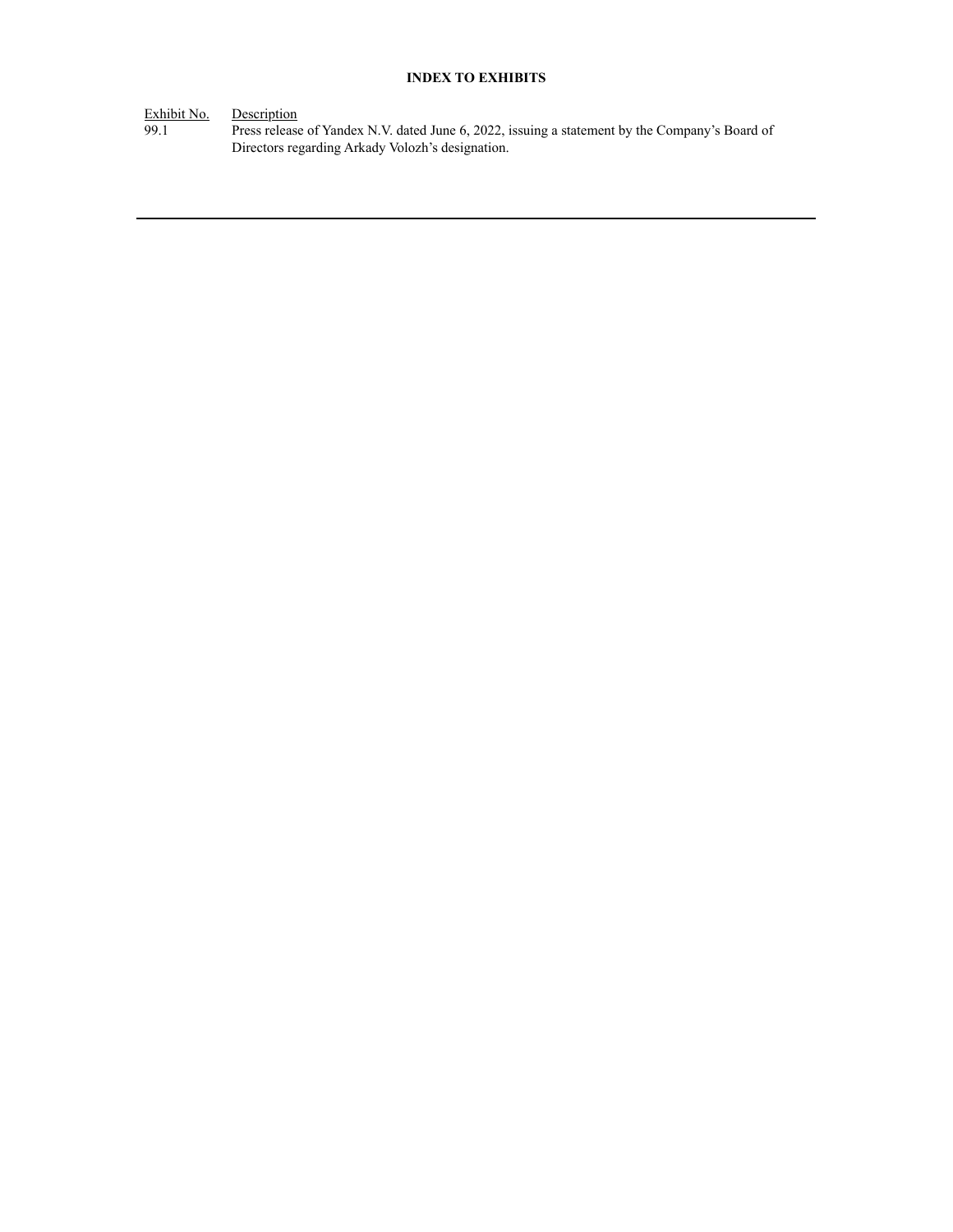# **Yandex Board of Directors' Statement on Arkady Volozh Designation**

Moscow–Amsterdam, June 6, 2022— Yandex N.V., a Dutch public limited company and one of Europe's largest internet businesses, today releases a statement of its Board of Directors regarding the recent designation of Arkady Volozh.

"We were extremely disappointed to learn that our Founder and CEO, Arkady Volozh, was sanctioned by the EU. We believe this decision to be wholly unjust and based on an inaccurate understanding of Arkady and what Yandex is all about. Rather than being sanctioned, Arkady should be lauded for building, from the ground up, one of the most independent, modern and progressive companies in Russia and one of the most innovative companies in Europe; a true pioneer in search, ride hailing, maps and navigation, and autonomous vehicles to name but a few of the areas where Yandex excels.

We note that Arkady has stepped down from his positions as Executive Director and Chief Executive Officer of Yandex N.V. and from his board and executive positions with its international subsidiaries and understand that under the circumstances this was in the best interests of the company and its stakeholders.

Nevertheless, we will provide whatever support we can to the company and Arkady as he seeks to appeal and overturn his unfounded designation."

#### **About Yandex**

Yandex (NASDAQ and MOEX: YNDX) is a technology company registered in the Netherlands that builds intelligent products and services powered by machine learning. Our goal is to help consumers and businesses better navigate the online and offline world. Since 1997, we have delivered world-class, locally relevant search and navigation products, while also expanding into e-commerce, online entertainment, cloud computing and other markets to assist millions of consumers in Russia and a number of international markets.

More information on Yandex can be found at https://ir.yandex/

**Contacts:**

## **Investor Relations**

Yulia Gerasimova Phone: +7 495 974-35-38 E-mail: askIR@yandex-team.ru

**Press Office** Ilya Grabovskiy